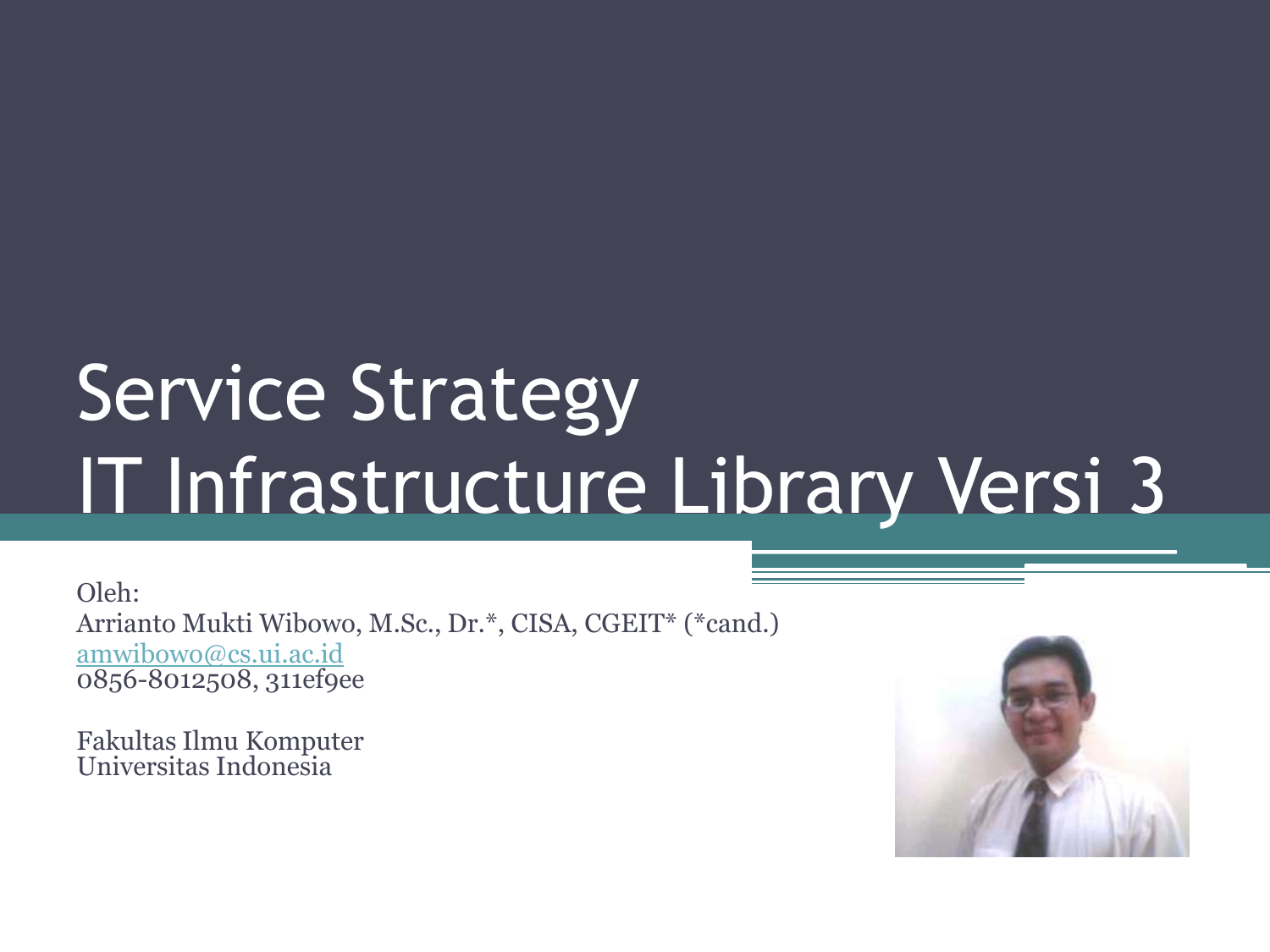• Sumber:

#### "An Introductory Overview of ITIL v3" version 1.0, UK Chapter of itSMF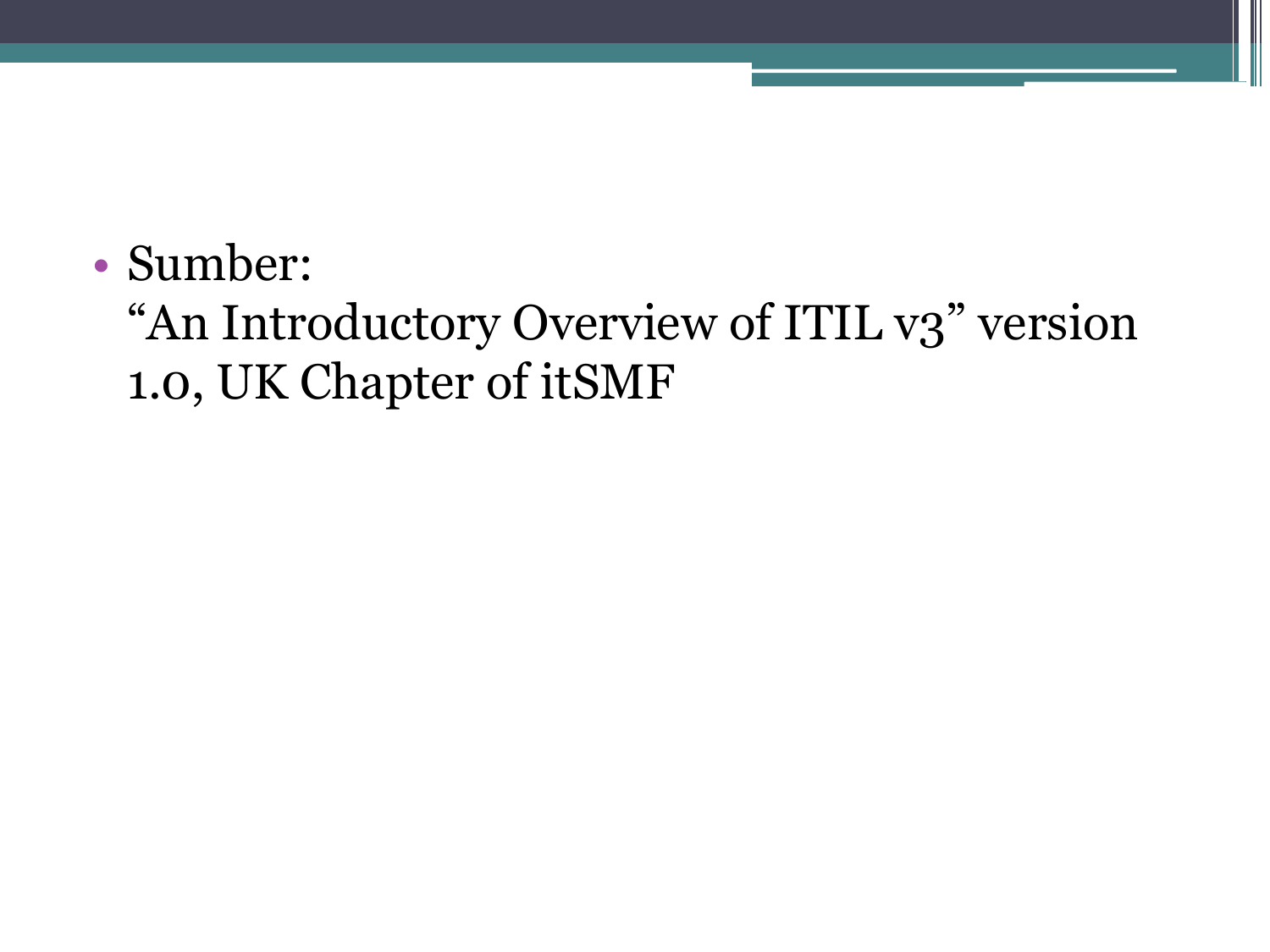### Agenda

- Kegunaan (purpose)
- Prinsip-prinsip dalam Service Strategy
- Melaksanakan Service Strategy
- Service Economics
- ROI
- Service Portfolio Management
- Demand Management
- Strategy & Organization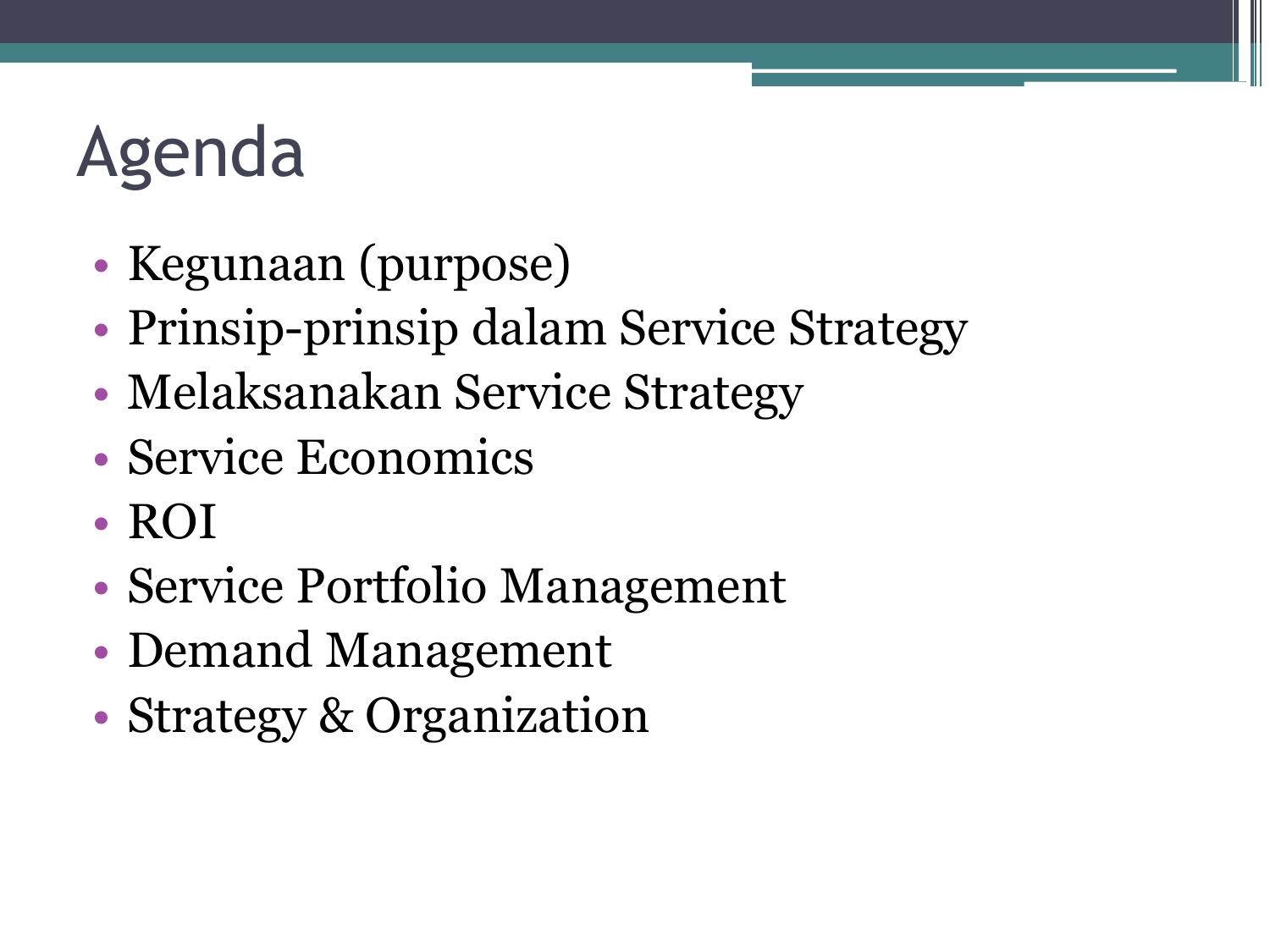### Isi Publikasi Inti (Core) ITIL v3

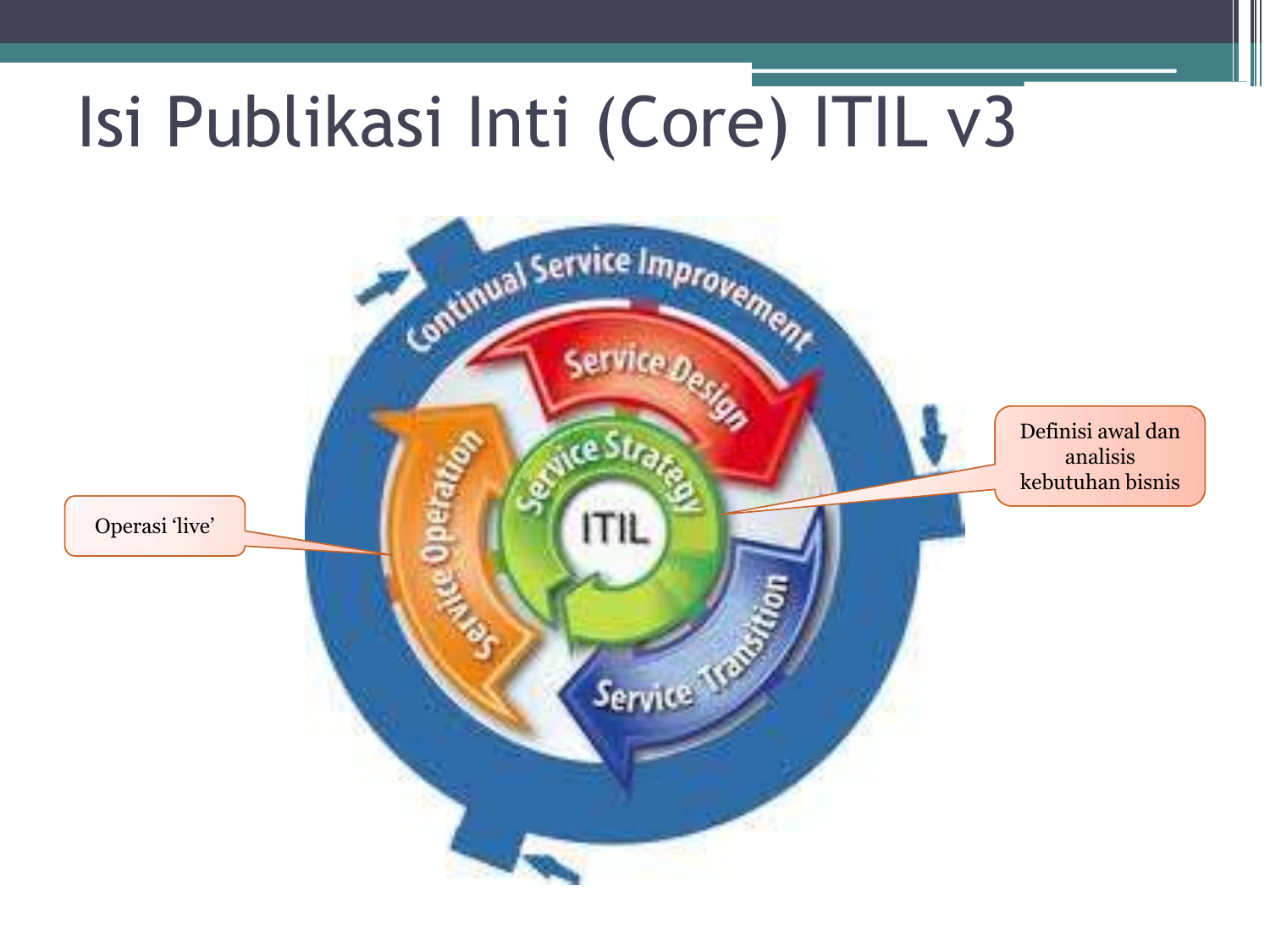### Cakupan Service Strategy

- layanan apa harus ditawarkan
- kepada siapa layanan harus ditawarkan kepada
- bagaimana memasarkan layanan
- Faktor kompetisi dalam penyediaan layanan, apa yang membedakan layanan kita dari yang lain?
- Bagaimana penciptaan nilai dipersepsikan stakeholder
- Bagaimana customer memilih sebuah service dari sekian banyak service yang tersedia di "pasaran"
- Bagaimana penciptaan nilai terjadi
- Bagaimana business case dibuat, sebagai dasar investasi service management
- Bagaimana sumberdaya dialokasikan
- Bagaimana kinerja dari layanan akan diukur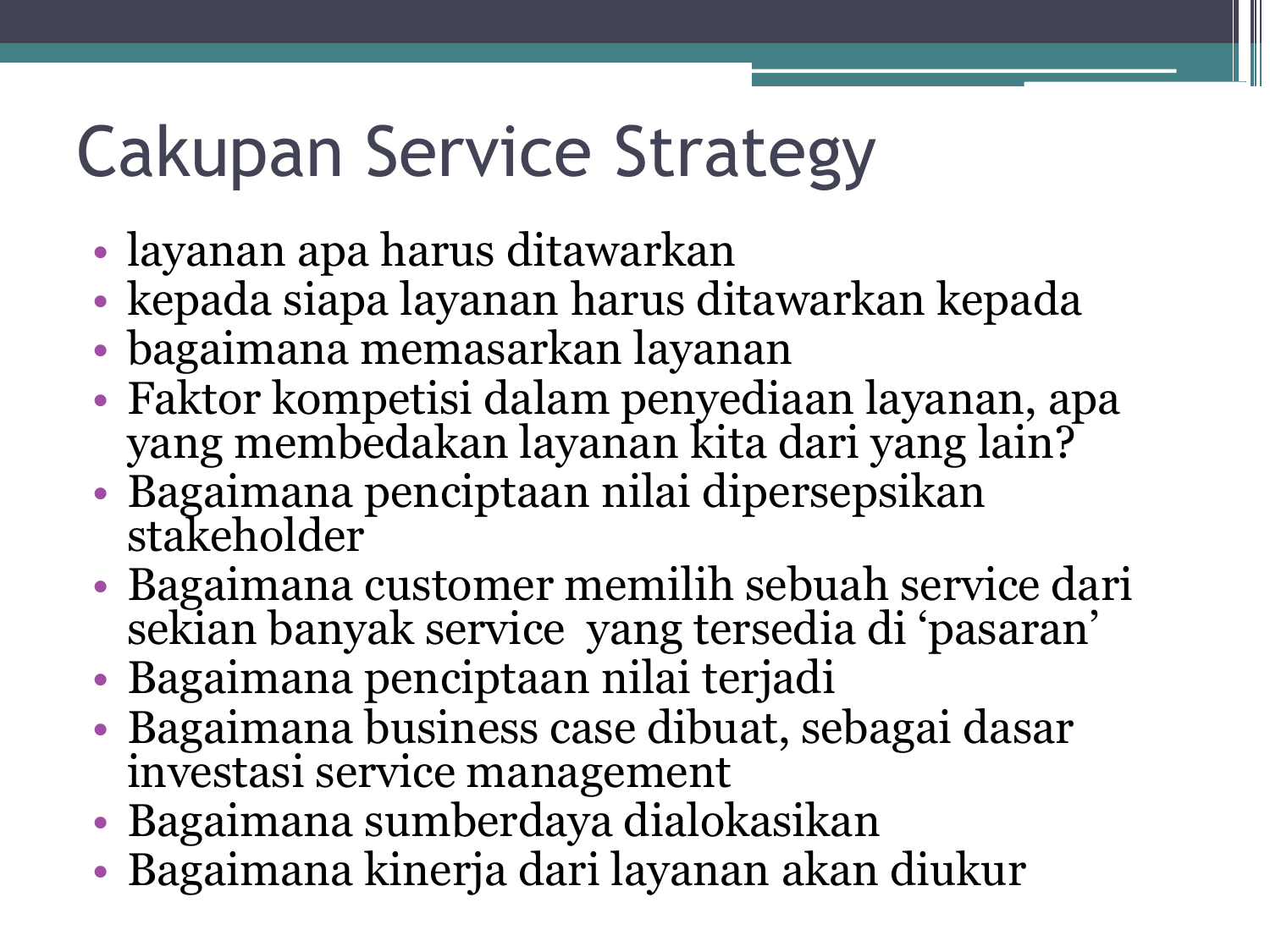### Kata Kunci

- Customer
- Penciptaan nilai dari layanan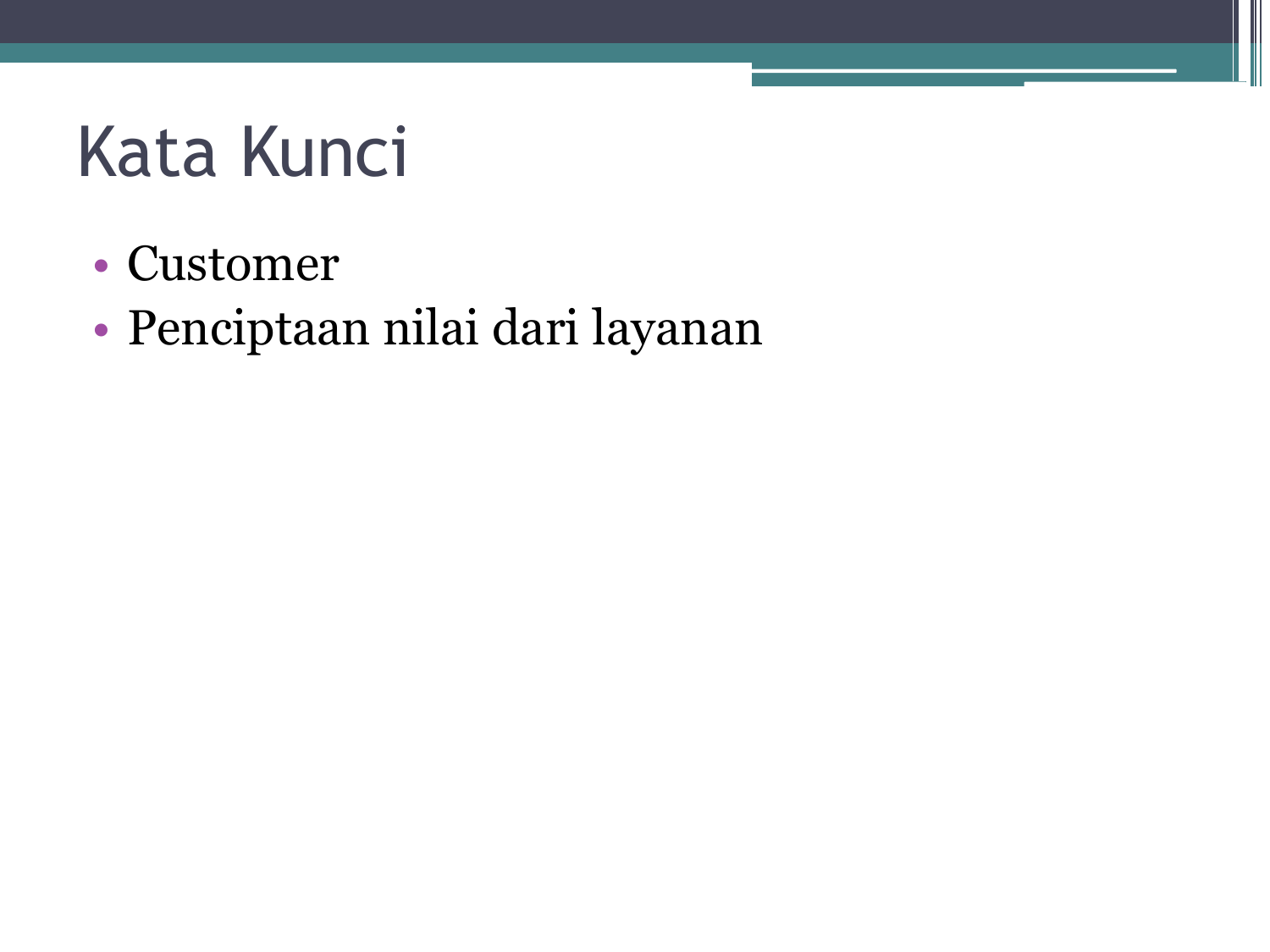#### Service Management Yang Didorong Oleh Strategi

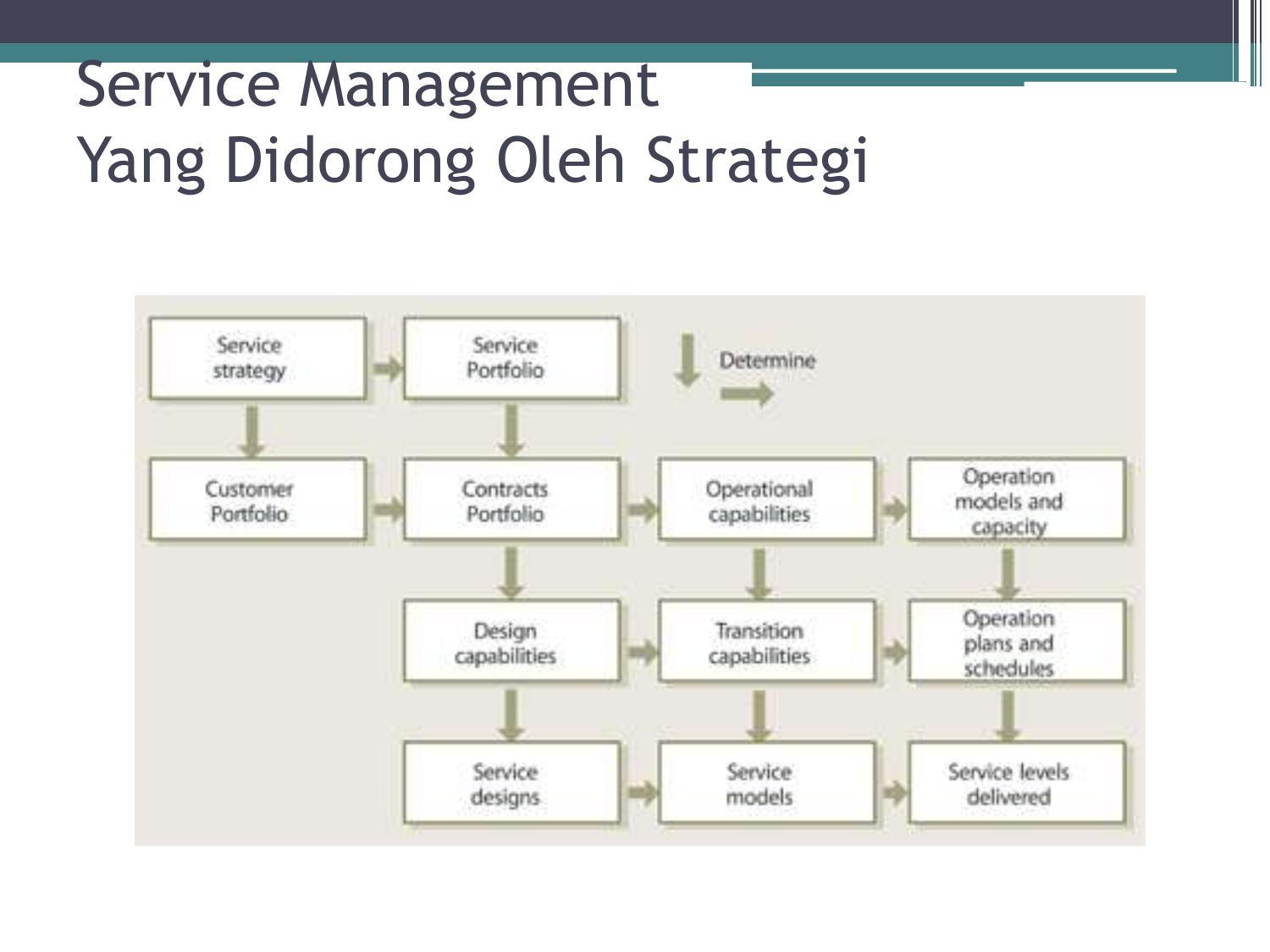#### Service Level Package

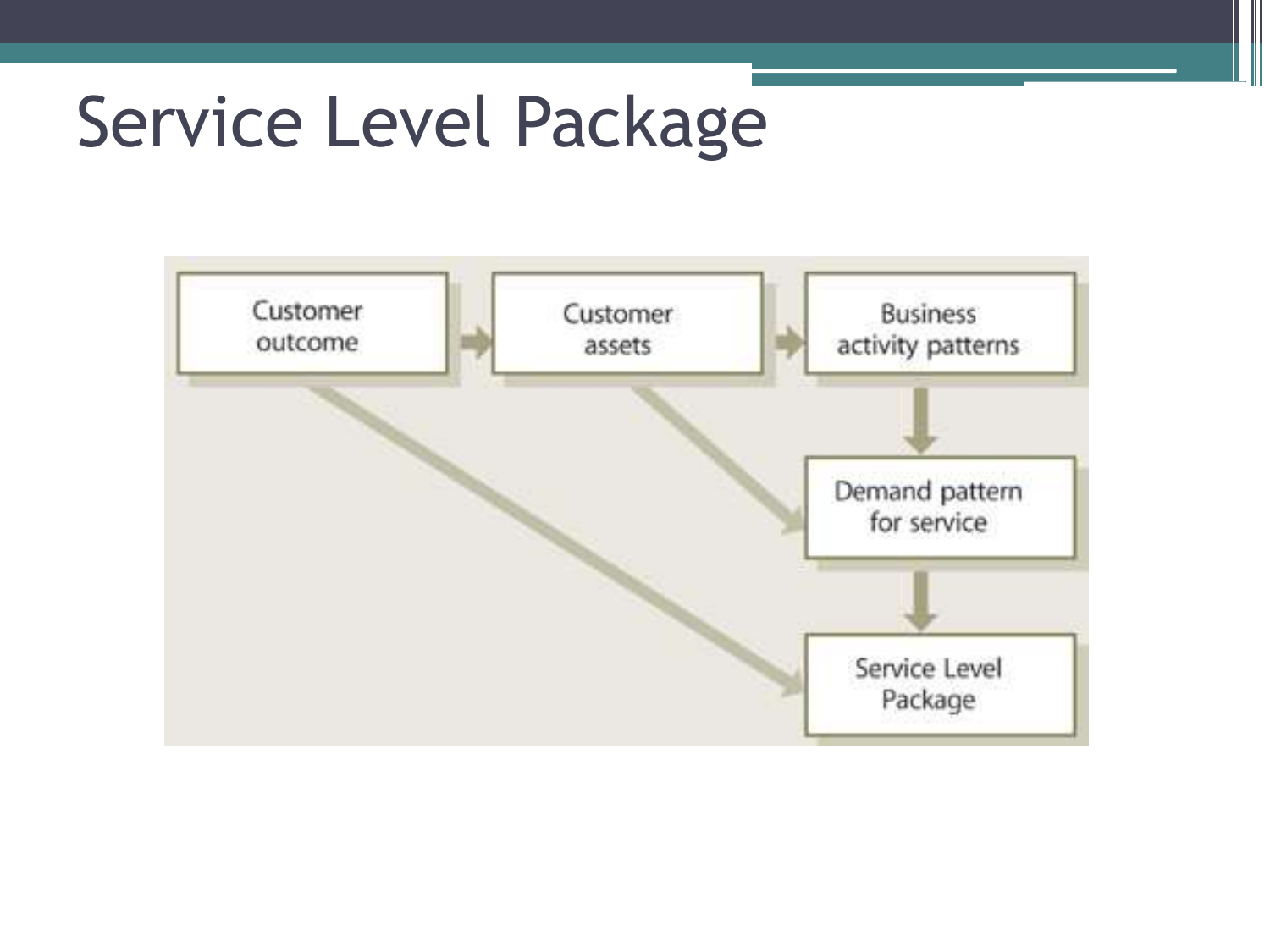#### Core Service Package



CSP dipakai oleh beberapa SLP…! Seperti "componentware"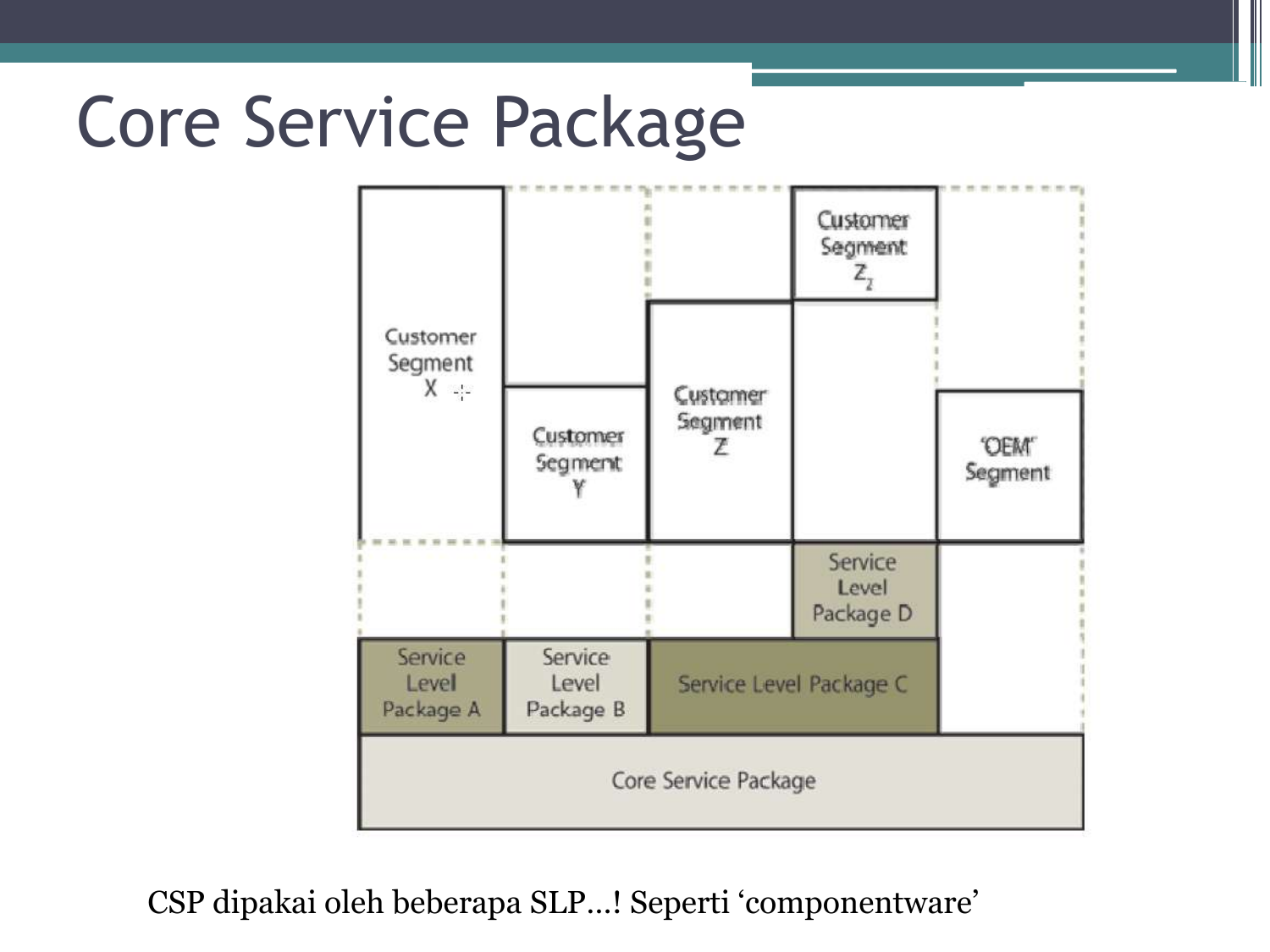### 4 'P' dari Strategi

- Perspektif: visi yang khas
- Position: keunikan posisi sebagai dasar untuk berkompetisi
- Plan: bagaimana provider layanan akan mencapai visi
- Pattern: pola dasar yang berulang dalam decision making, biasanya berdasarkan "tema pokok" atau "guiding principles" atau "kebijakan umum".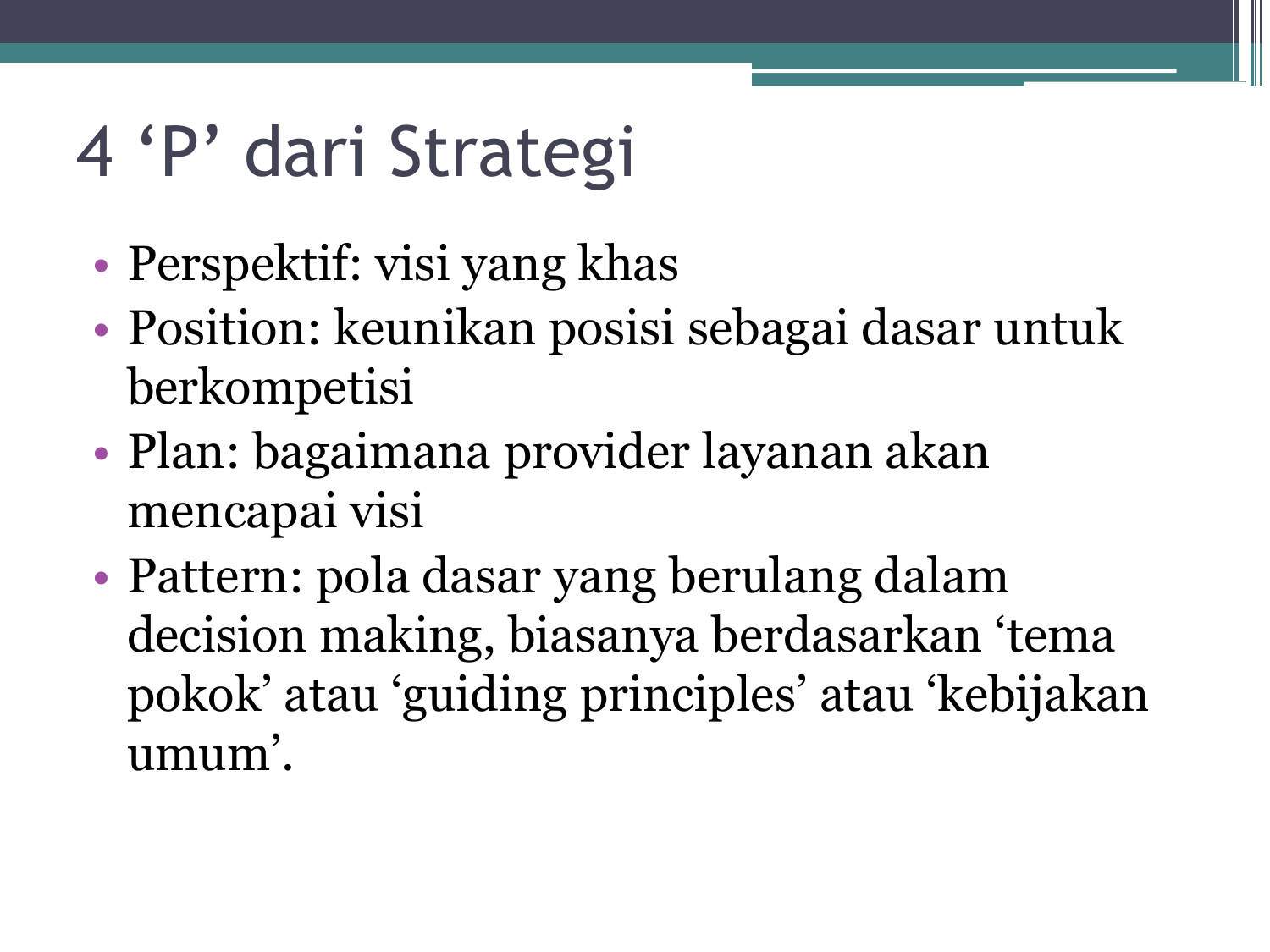### Pasar & Kompetisi

- Setiap layanan pasti berkompetisi dengan layanan lain atau subtitusinya
- Semua penyedia layanan dan customernya, berada dalam lingkungan "pasar" yang saling berebut menawarkan layanan terbaik dengan biaya terbaik.
- Penyedia layanan harus sadar faktor kompetisi ini, karena biarpun menyediakan untuk internal perusahaan saja, bisa saja digantikan dengan pihak ketiga dari luar, kalau ternyata tidak efisien!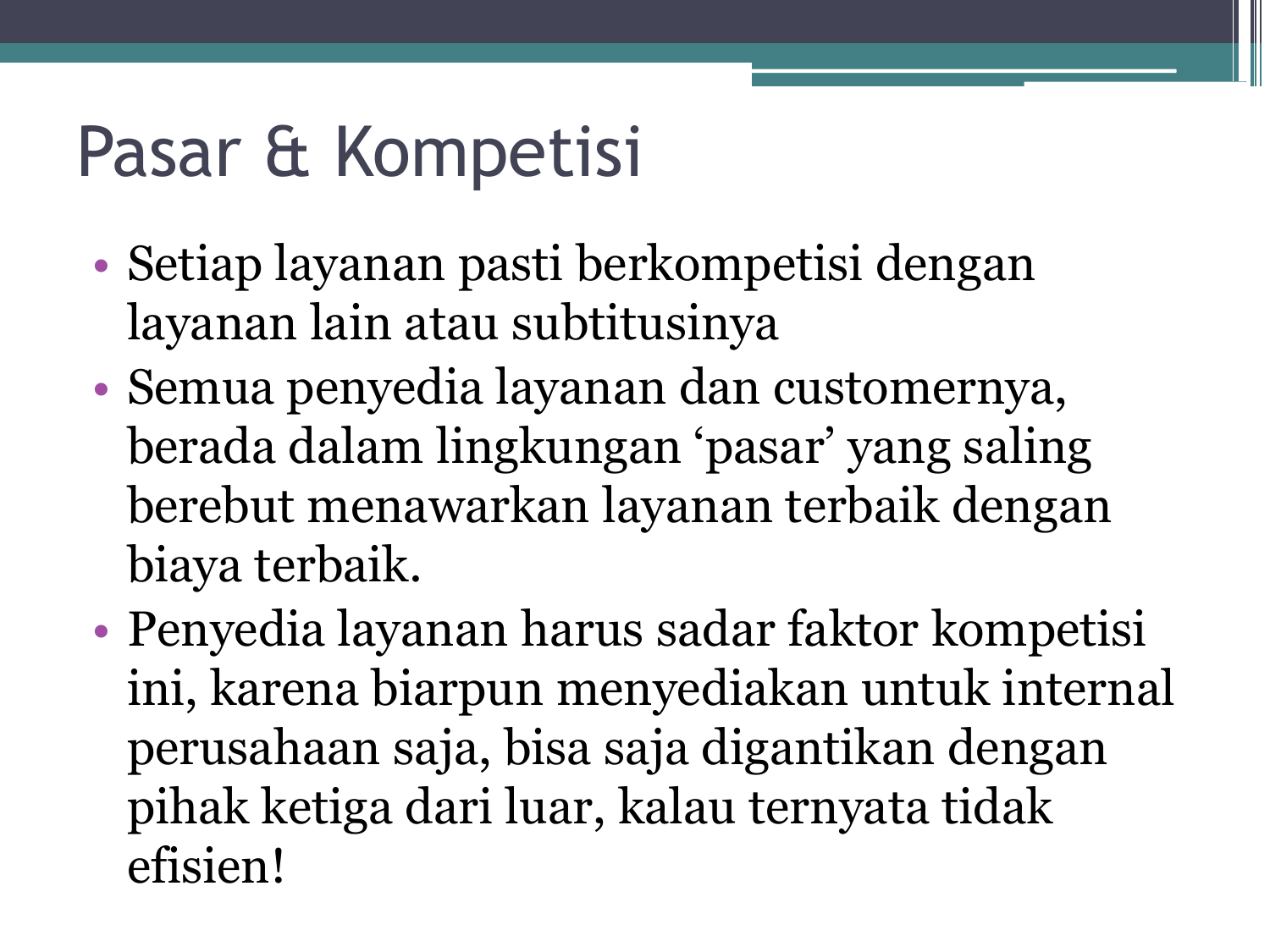### Service value

- Didefinisikan berdasarkan customer's outcome (ujungnya customer maunya apa?)
- Ada 2 komponen:
	- Service utility: apa yang customer dapatkan dari sisi kegunaan bisnisnya
	- Service warranty: bagaimana layanan dijamin dapat diterima oleh customer dengan baik, dilihat dari: availability,capacity, continuity & security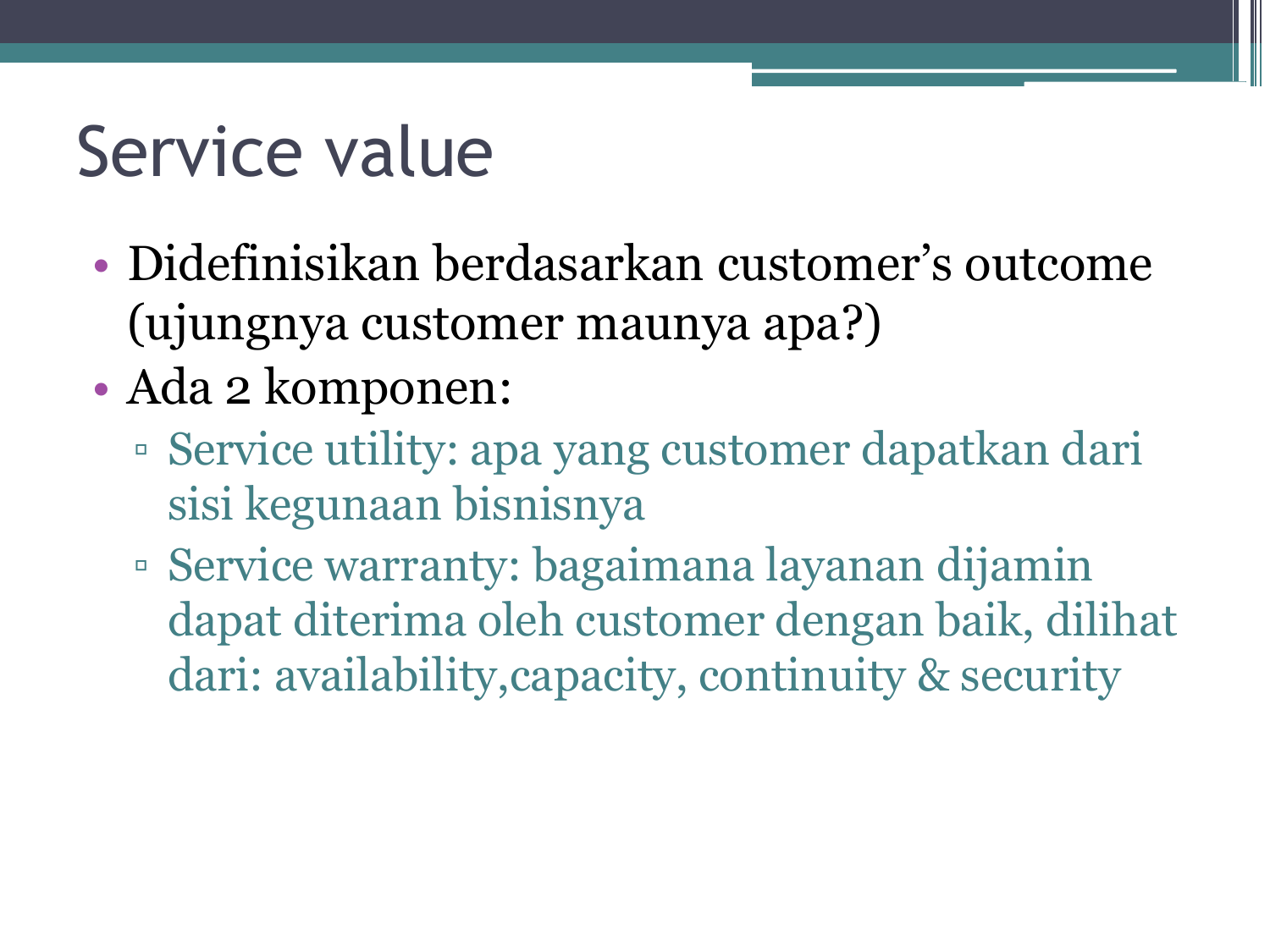#### Tipe-tipe service provider

- Tipe I: ada dalam suatu organisasi sematamata untuk memberikan pelayanan kepada satu unit usaha tertentu
- Tipe II: melayani banyak unit bisnis di organisasi yang sama
- Tipe III: beroperasi sebagai penyedia jasa eksternal yang melayani beberapa pelanggan eksternal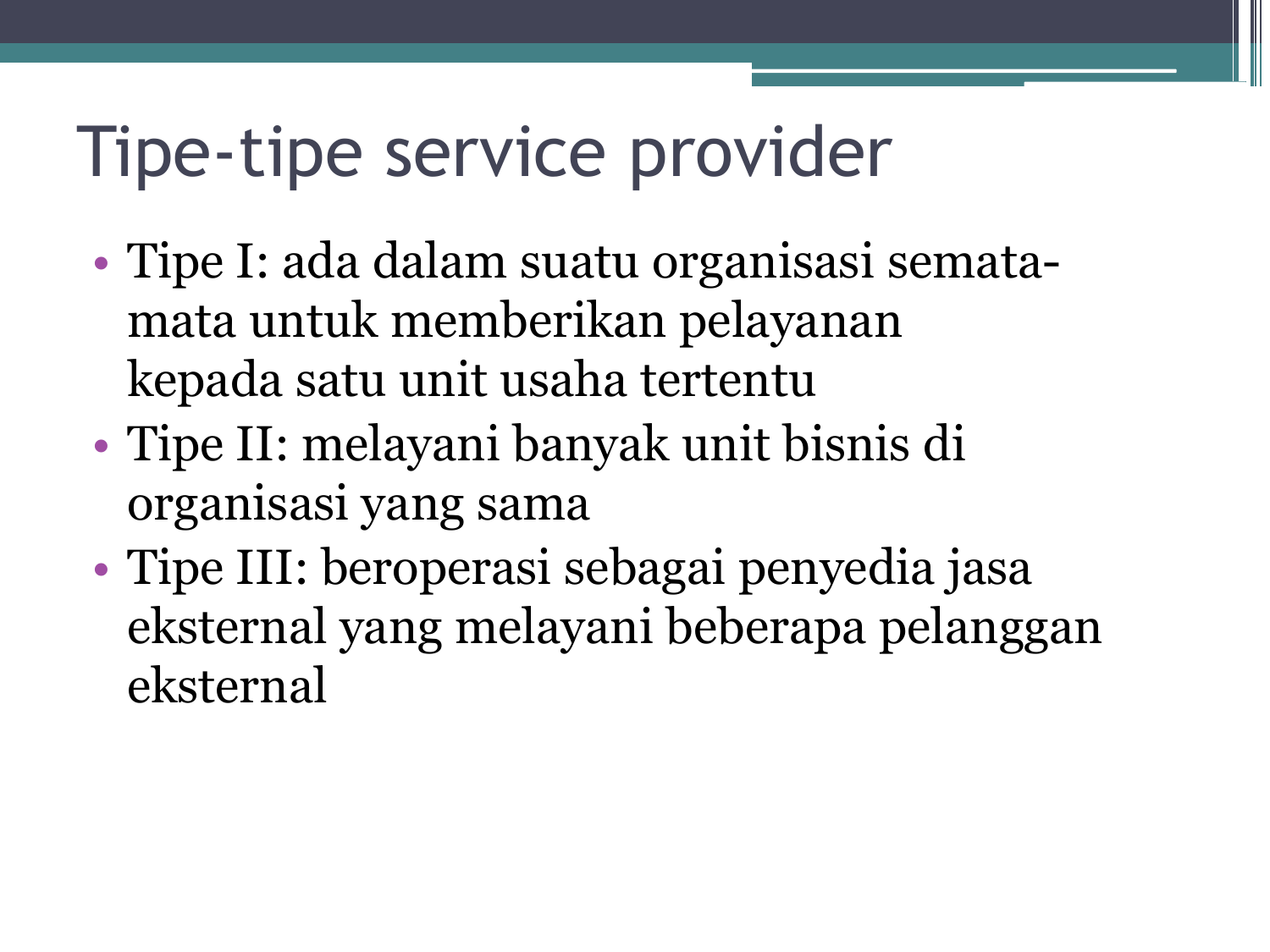### Mendefinisikan 'pasar'

#### Categories of customer assets (value context)

|                                                                                             |         | Process                                     | Knowledge                      | Financial<br>assets              |
|---------------------------------------------------------------------------------------------|---------|---------------------------------------------|--------------------------------|----------------------------------|
| Action taken<br>to create<br>value for<br>customer<br><i><b>(service</b></i><br>archetypes) | Process |                                             |                                | Payments<br>are<br>processed     |
|                                                                                             | Monitor |                                             |                                | Transactions<br>are<br>monitored |
|                                                                                             | Secure  | <b>Business is</b><br>securely<br>conducted | <b>Documents</b><br>are secure | Payments<br>are secure           |
|                                                                                             |         |                                             |                                | Market space defined in terms of |

outcomes desired by customers

Pasar ditentukan dari ekspektasi outcome yang diinginkan pelanggan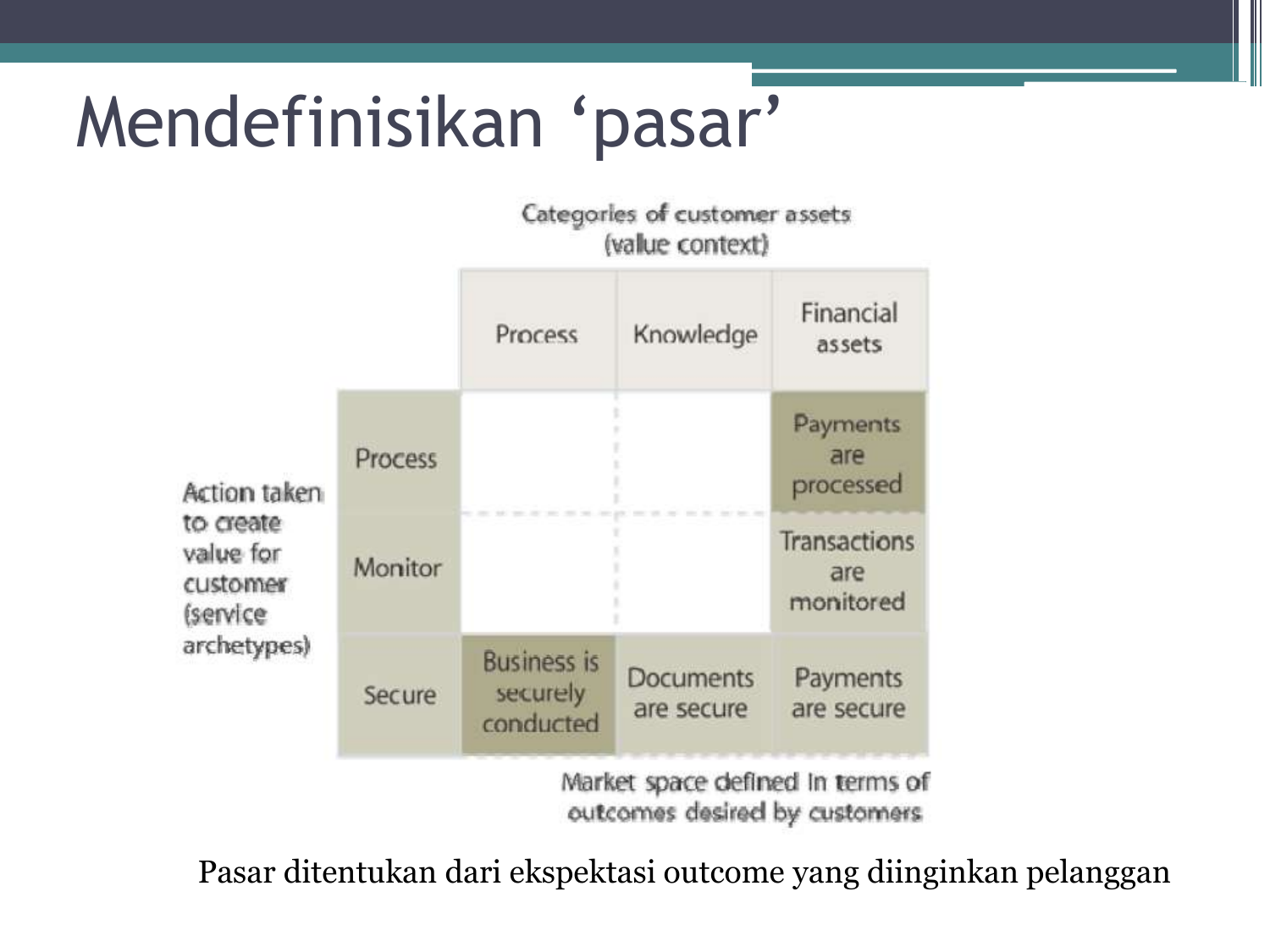#### Menawarkan layanan

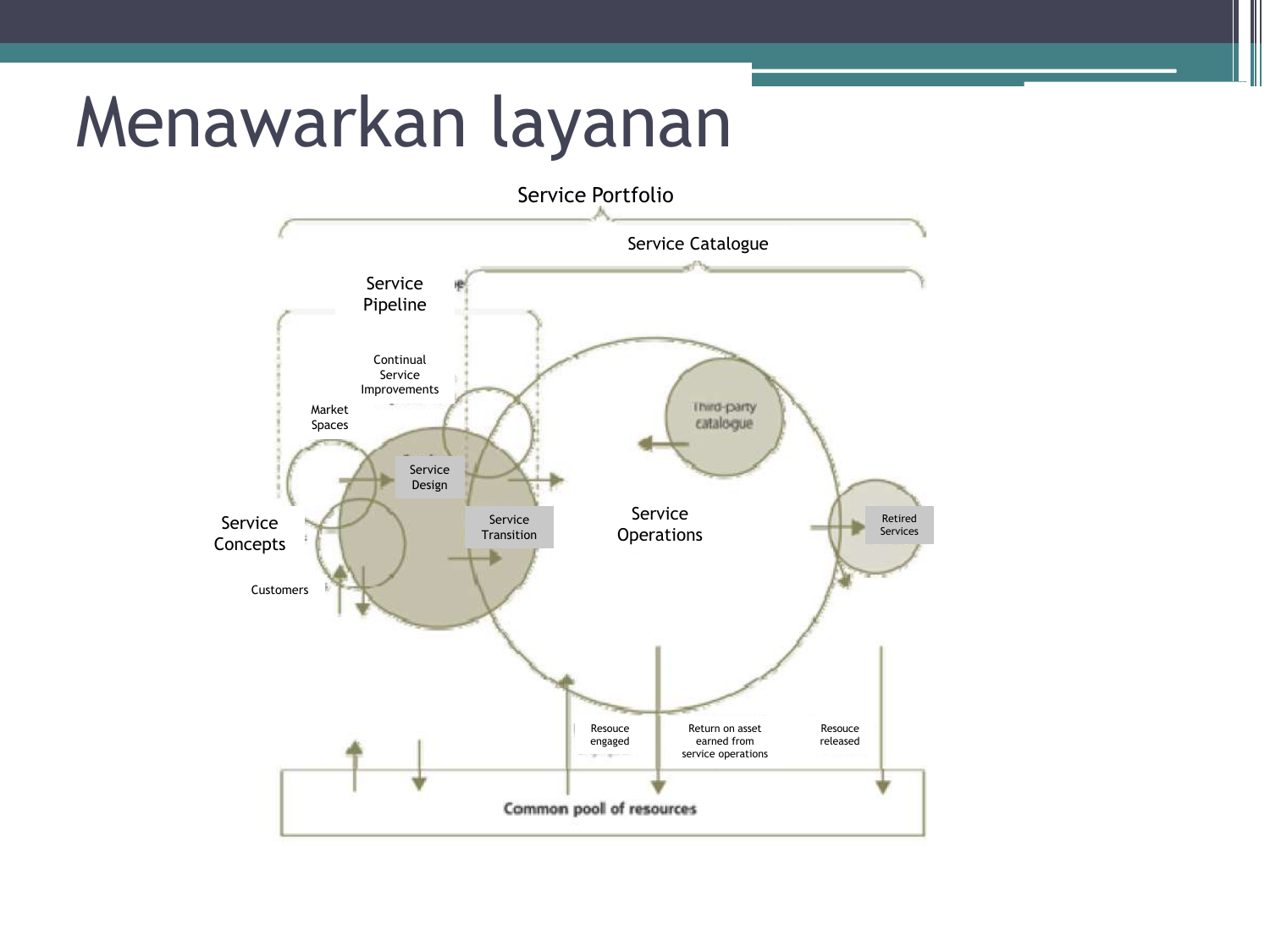#### Batasan-batasan Dalam Desain



Figure 4.28 Design constraints of a service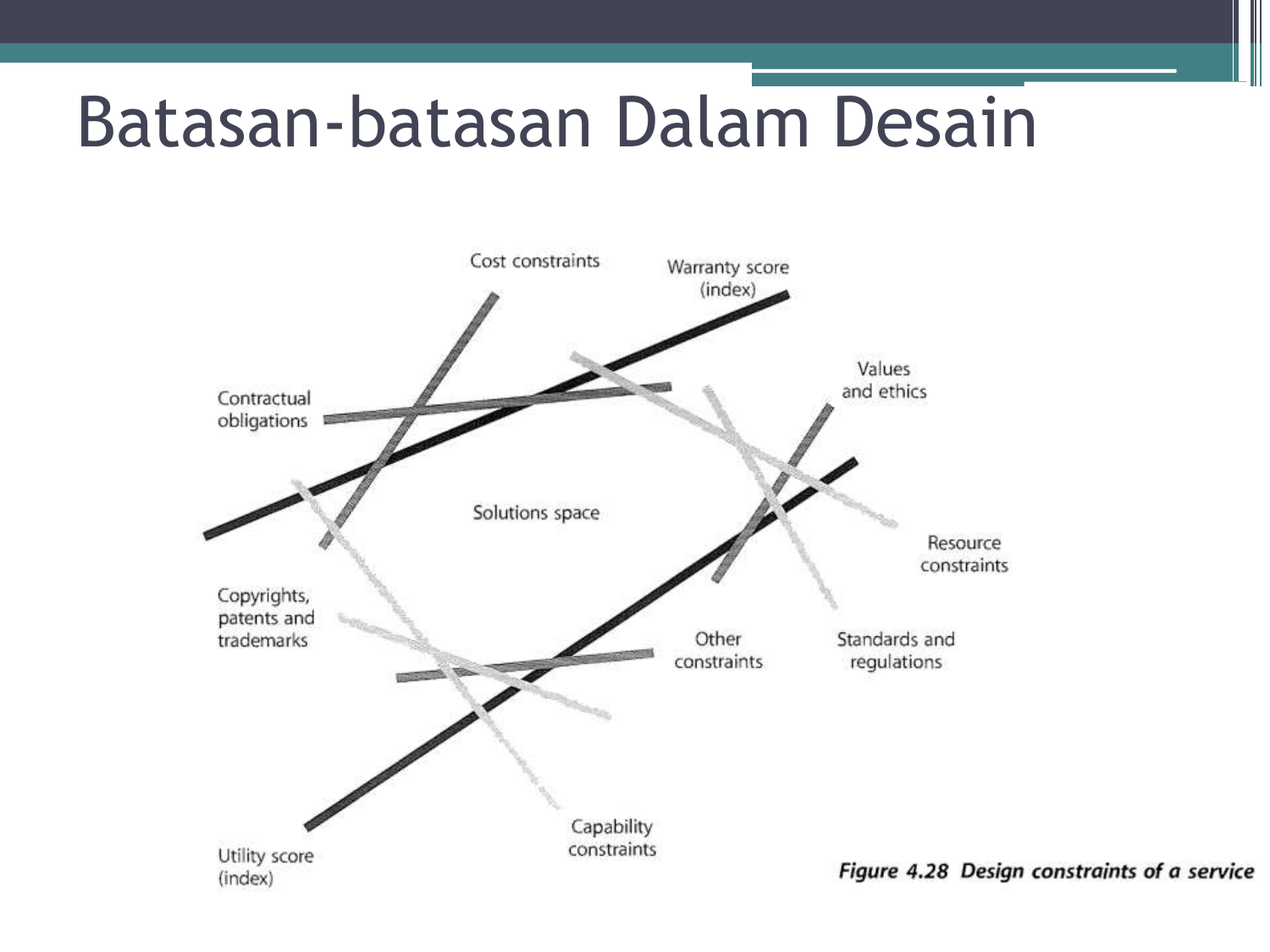#### Service Management as a Strategic Asset

- penggunaan ITIL untuk mentransformasikan kemampuan Service Management sebagai aset strategis
- Caranya dengan menggunakan Service Management sebagai dasar kompetensi inti, sehingga menghasilkan keunggulan jangka panjang dan kinerja yang khas (sesuai dengan kebutuhan strategi).
- Jadi Service Management disesuaikan dengan *core competence* perusahaan!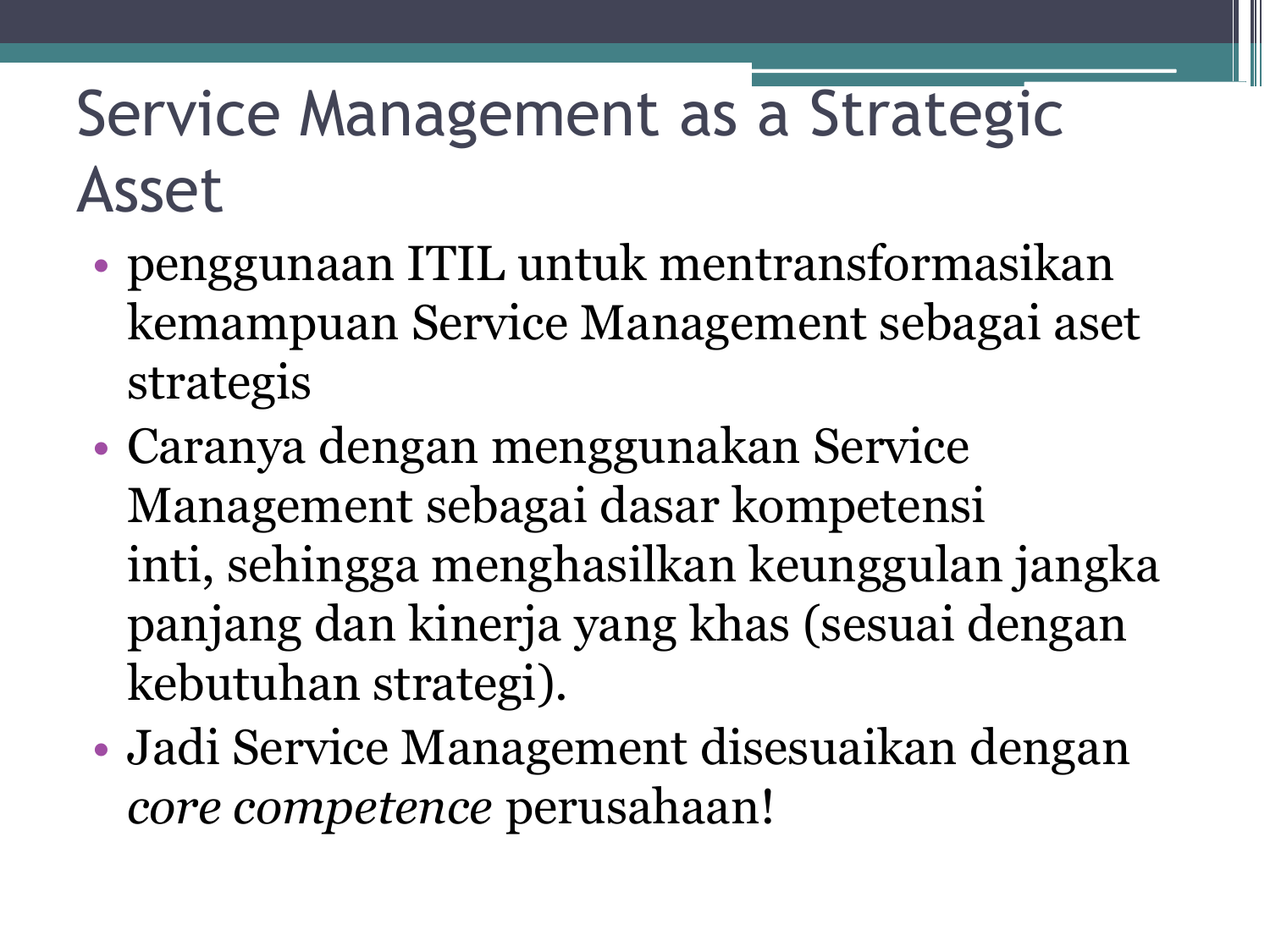#### Model-model Penyediaan Layanan

- Service provisioning models: categorization and analysis of the various models that may be selected by customers and used by service providers to source and deliver services, and the financial management impacts of on-shore, off-shore or nearshore variants:
	- *Managed Service: where a business unit requiring a service fully funds the* provision of that service for itself
	- *Shared Service: the provisioning of multiple services to one or more* business units through shared infrastructure and resources
	- *Utility: services are provided on the basis of how much is required by each* customer, how often, and at what times the customer needs them.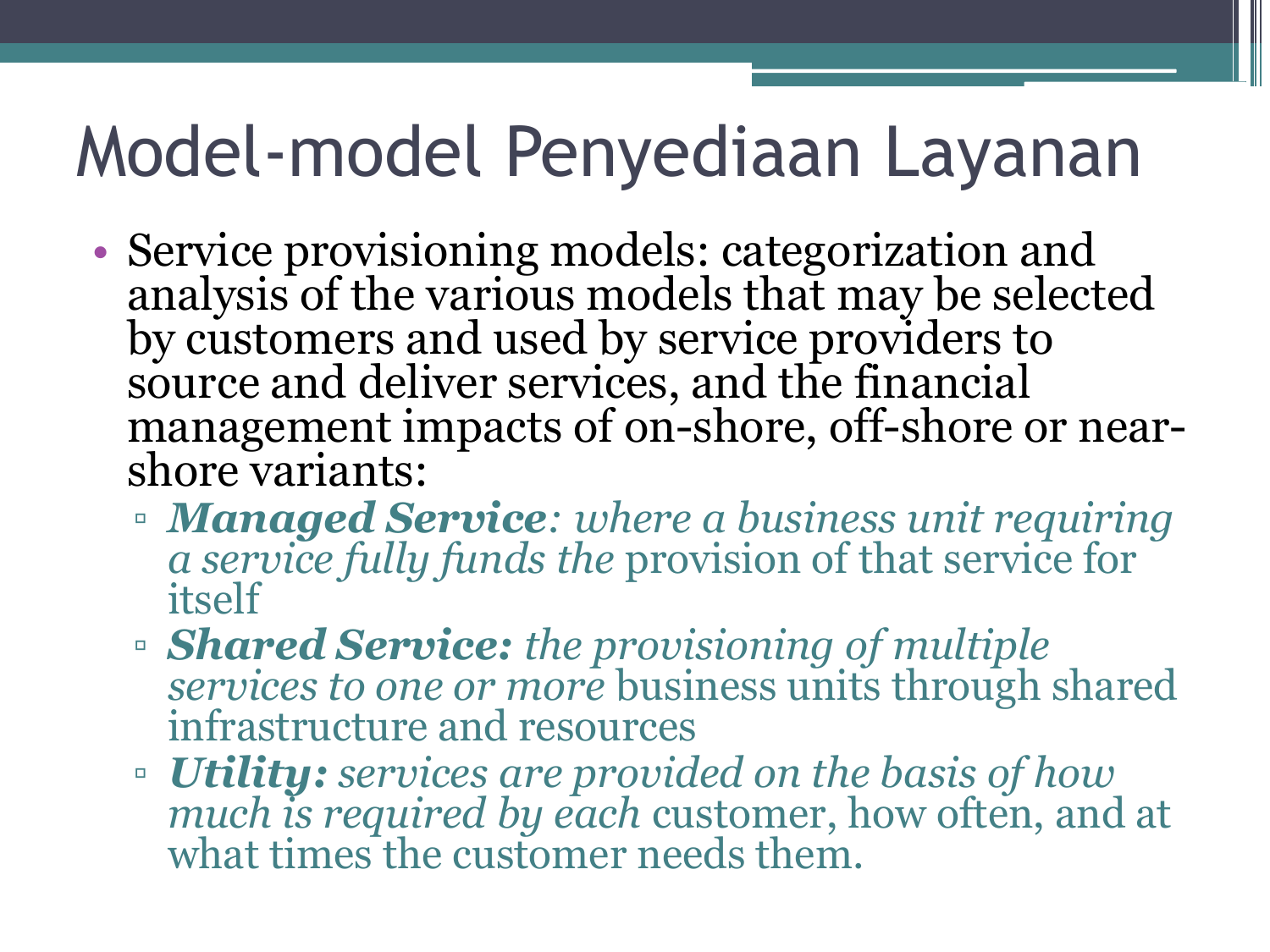#### Organization Design & Development

- achieving an ongoing shape and structure to the service provider"s organization that enables the service strategy.
	- Organizational Development Stages: delivering services through network, direction, delegation, coordination or collaboration depending on the evolutionary state of the organization
	- Sourcing Strategy: making informed decisions on service sourcing in terms of internal services, shared services, full service outsourcing, prime consortium or selective outsourcing
	- Service Analytics: using technology to help achieve an understanding of the performance of a service through analysis
	- Service Interfaces: the mechanisms by which users and other processes interact with each service
	- Risk Management: mapping and managing the portfolio of risks underlying a service portfolio.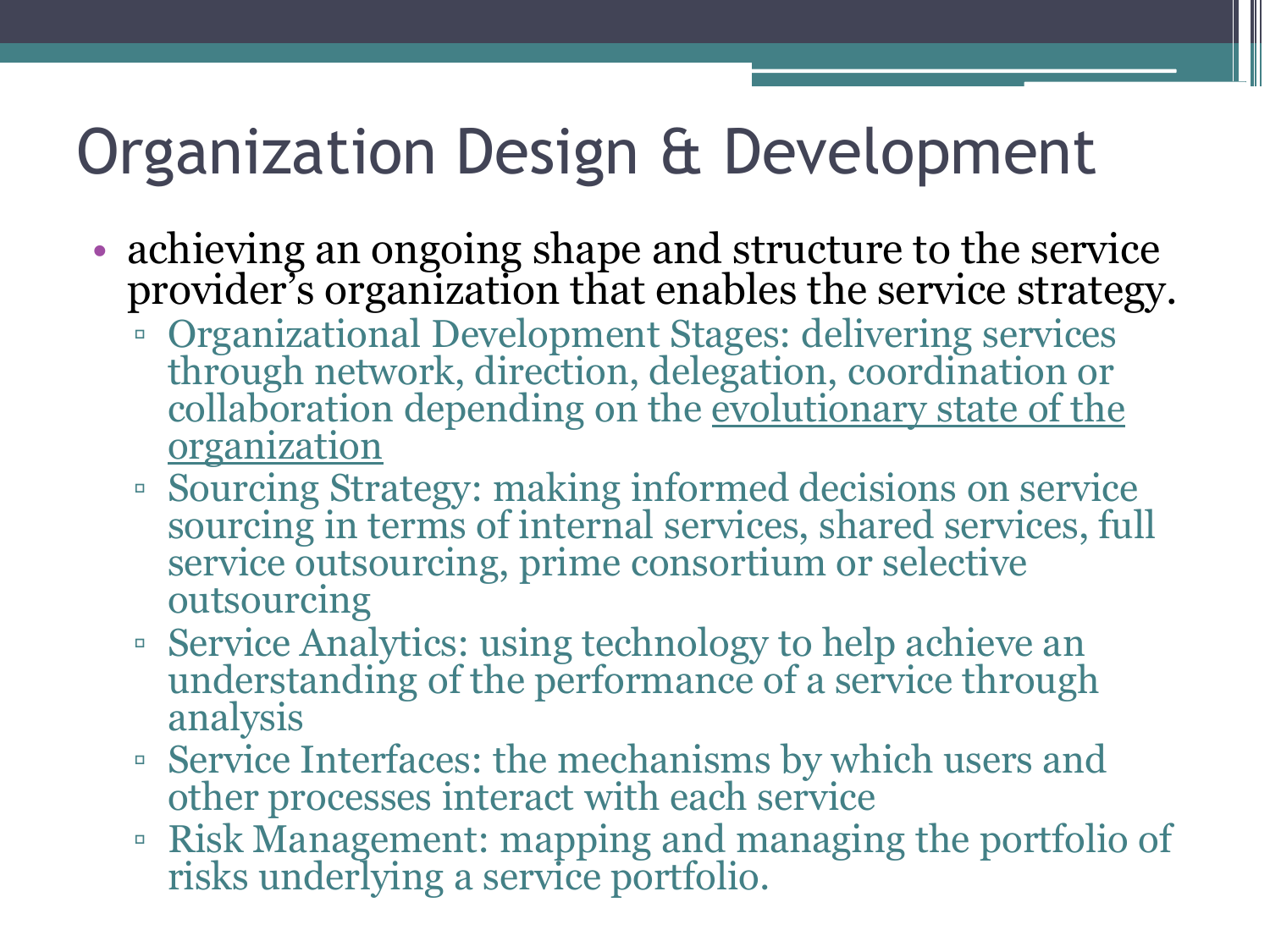## Keekonomian Layanan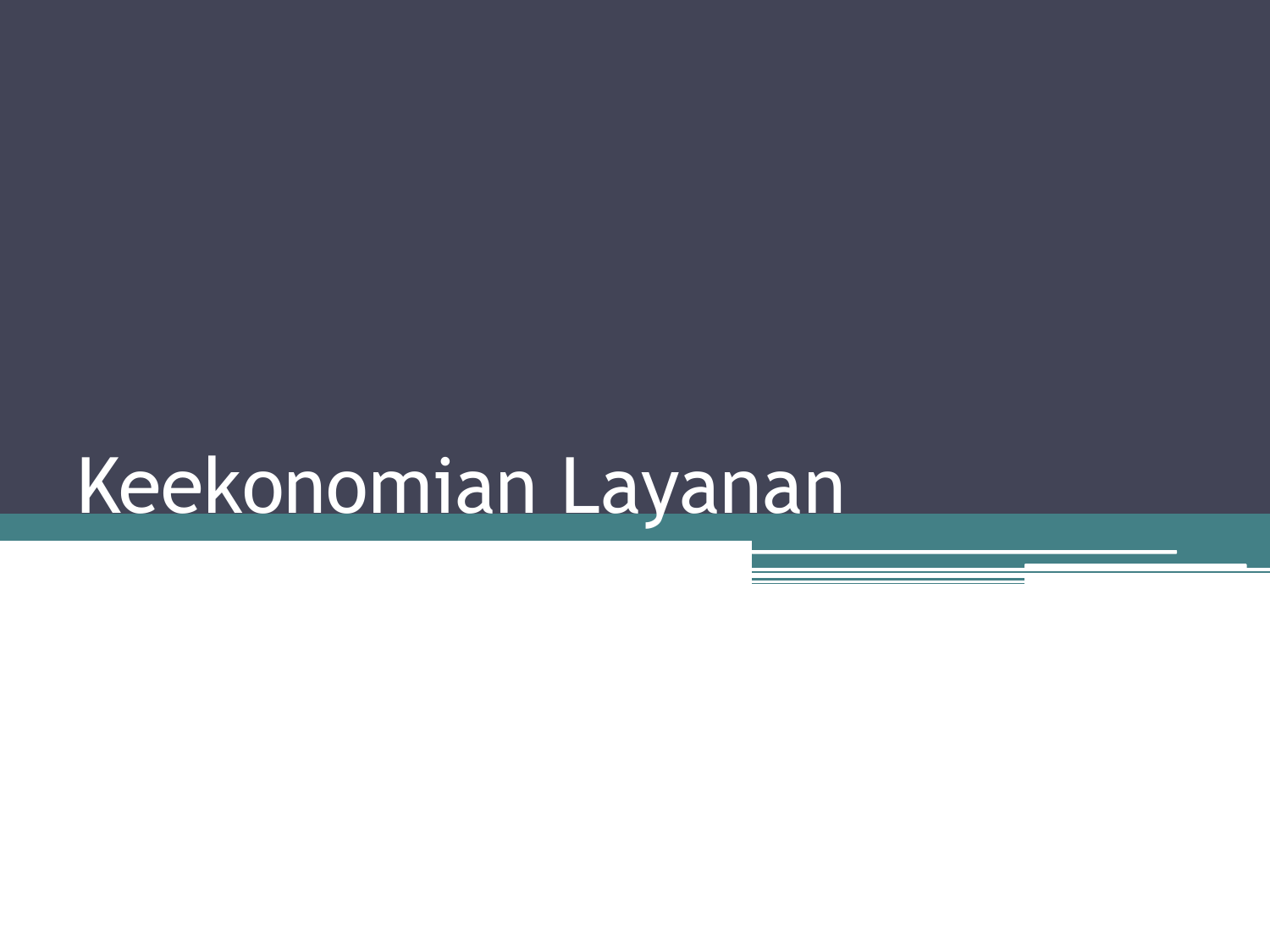### Manajemen Keuangan

- Financial Management covers the function and processes responsible for managing an IT service provider's budgeting, accounting and charging requirements.
- It provides the business and IT with the quantification, in financial terms, of the value of IT services, the value of the assets underlying the provisioning of those services, and the qualification of operational forecasting (mis: jadi berapa cost per transaction?).
- IT Financial Management responsibilities and activities do not exist solely within the IT finance and accounting domain.
- Many parts of the organization interact to generate and use IT financial information; aggregating, sharing and maintaining the financial data they need, enabling the dissemination of information to feed critical decisions and activities.
- Misalnya: berapa cost / transaction rata-rata transaksi di teller? Average cost / transaction kalau pakai mobile banking?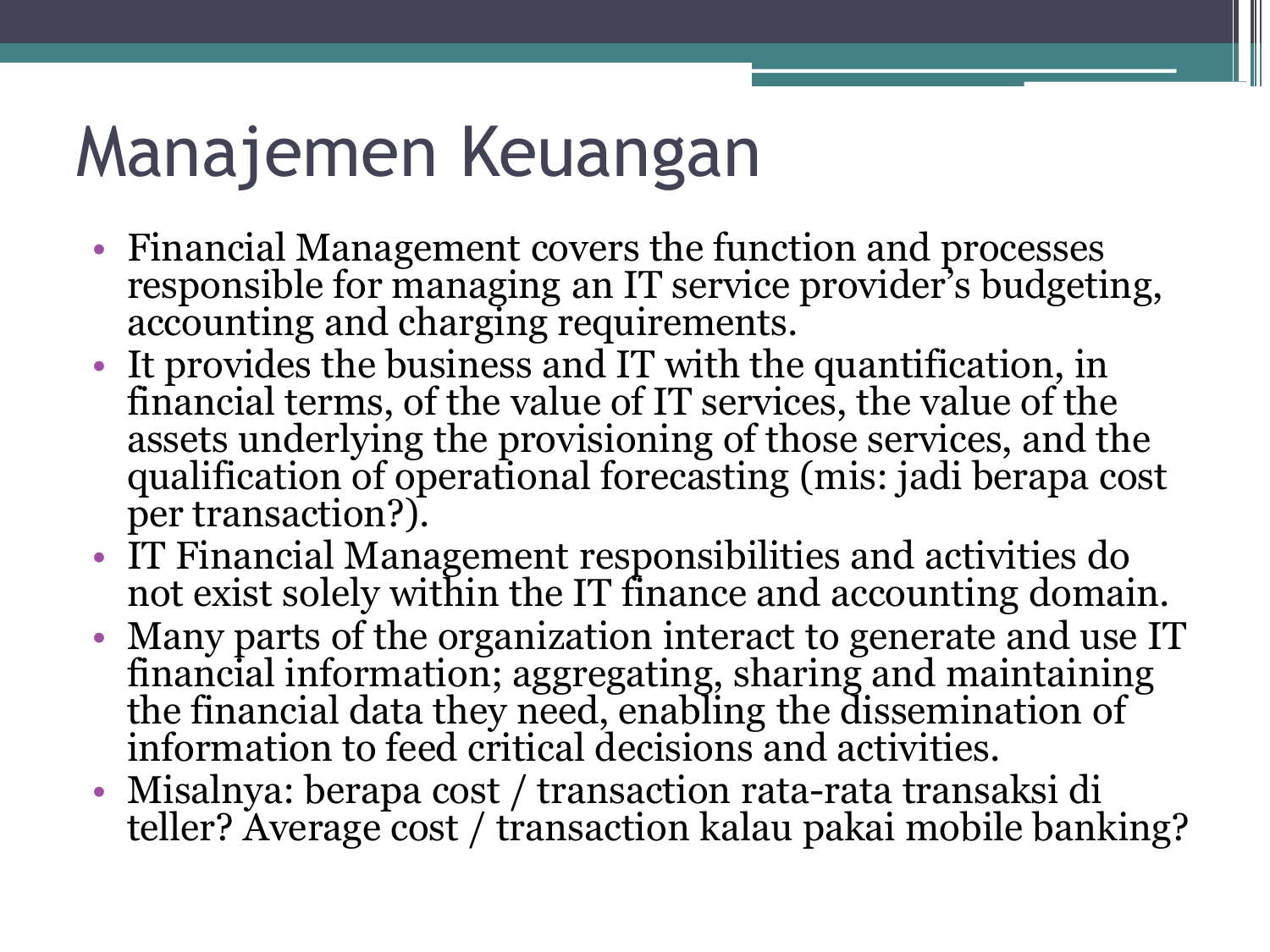### Service Oriented Accounting

• using financial management to understand services in terms of consumption and provisioning, and achieve translation between corporate financial systems and service management.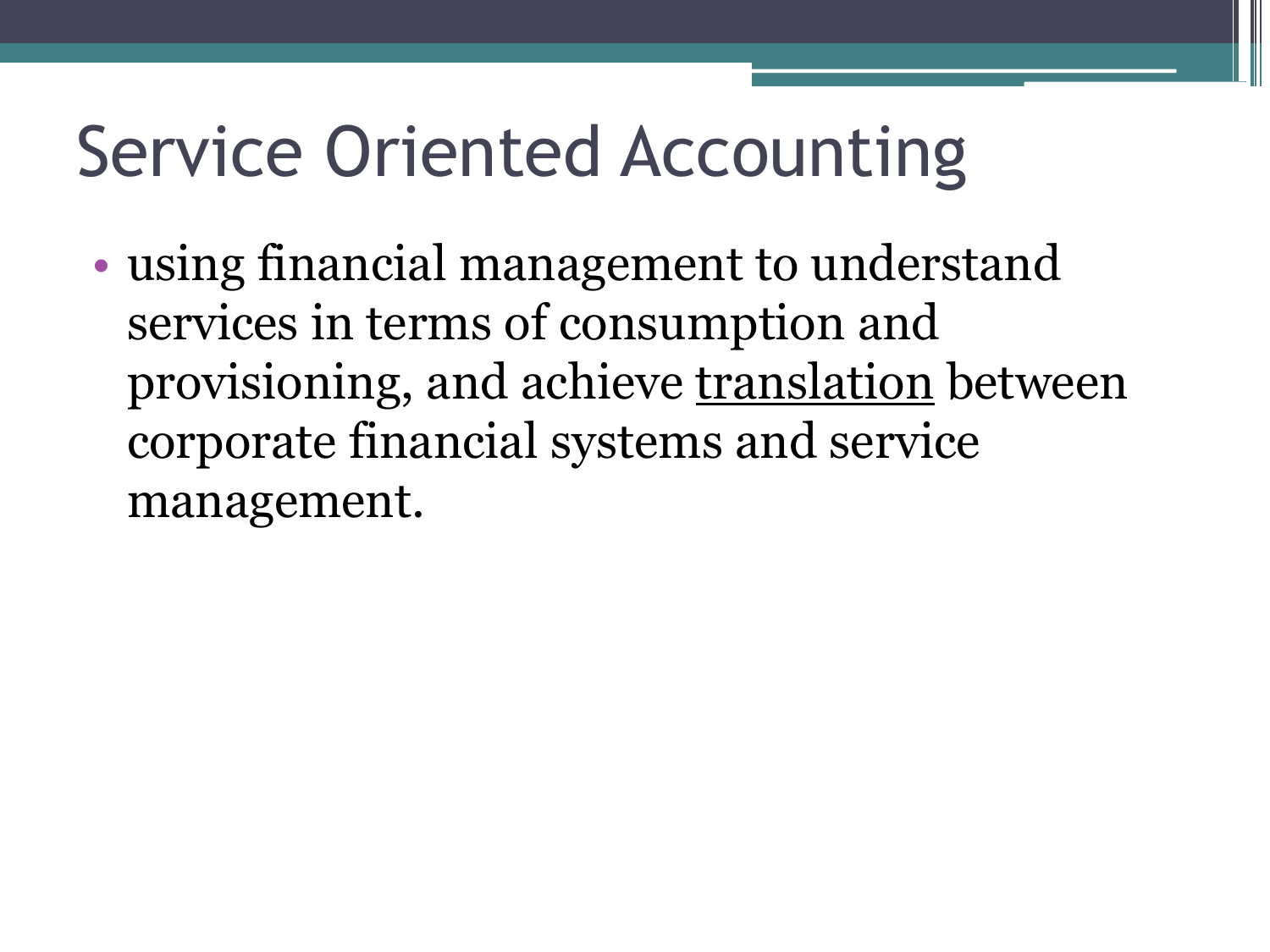#### Return on Investments

- Business case
- Rencana awal ROI
- ROI "kenyataan" pasca implementasi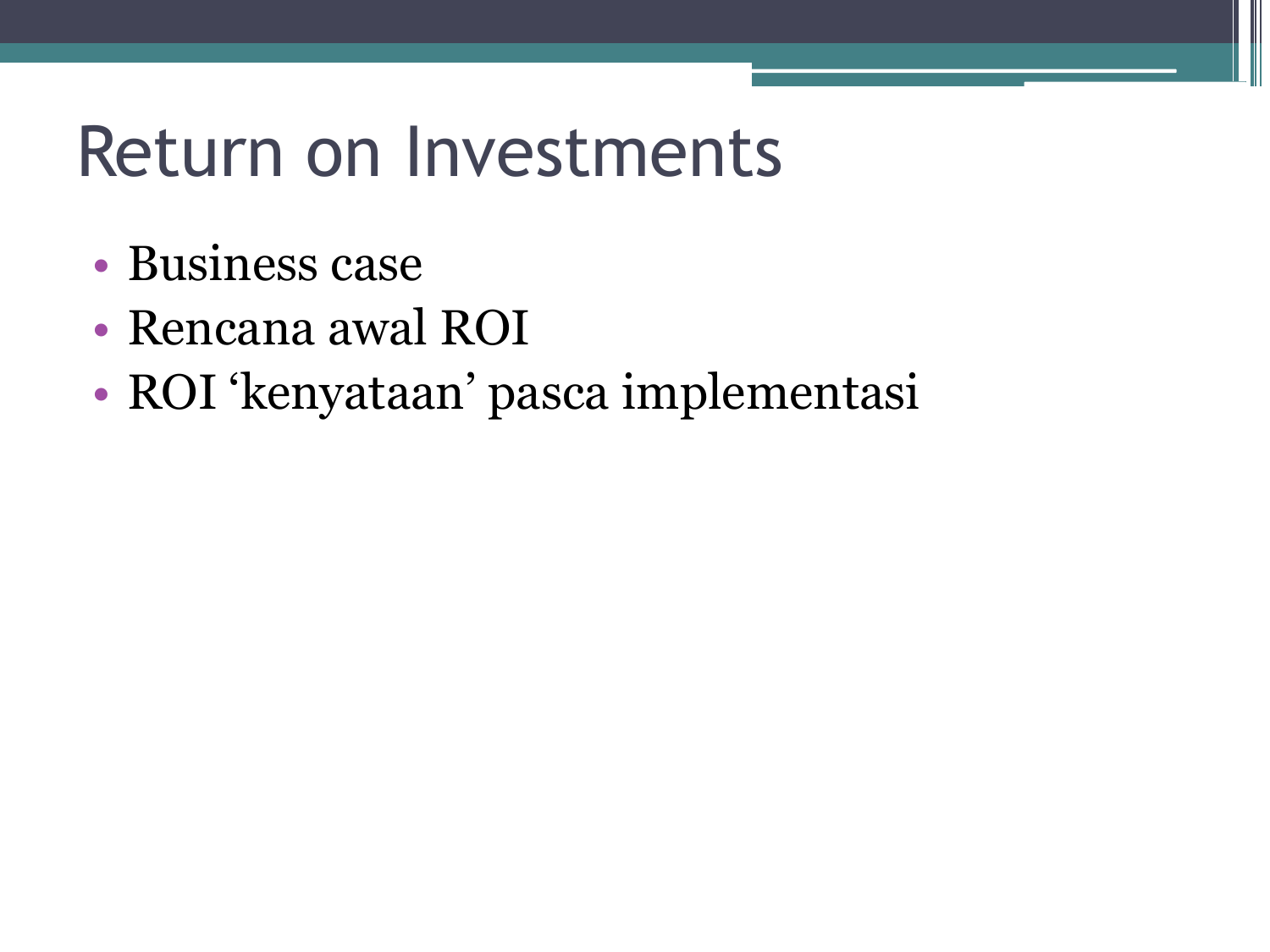#### Service Portfolio Management

- SPM involves proactive management of the investment across the service lifecycle.
- SPM includes the management of services in the concept, design and transition pipeline, as well as live services defined in the various service catalogues and retired services.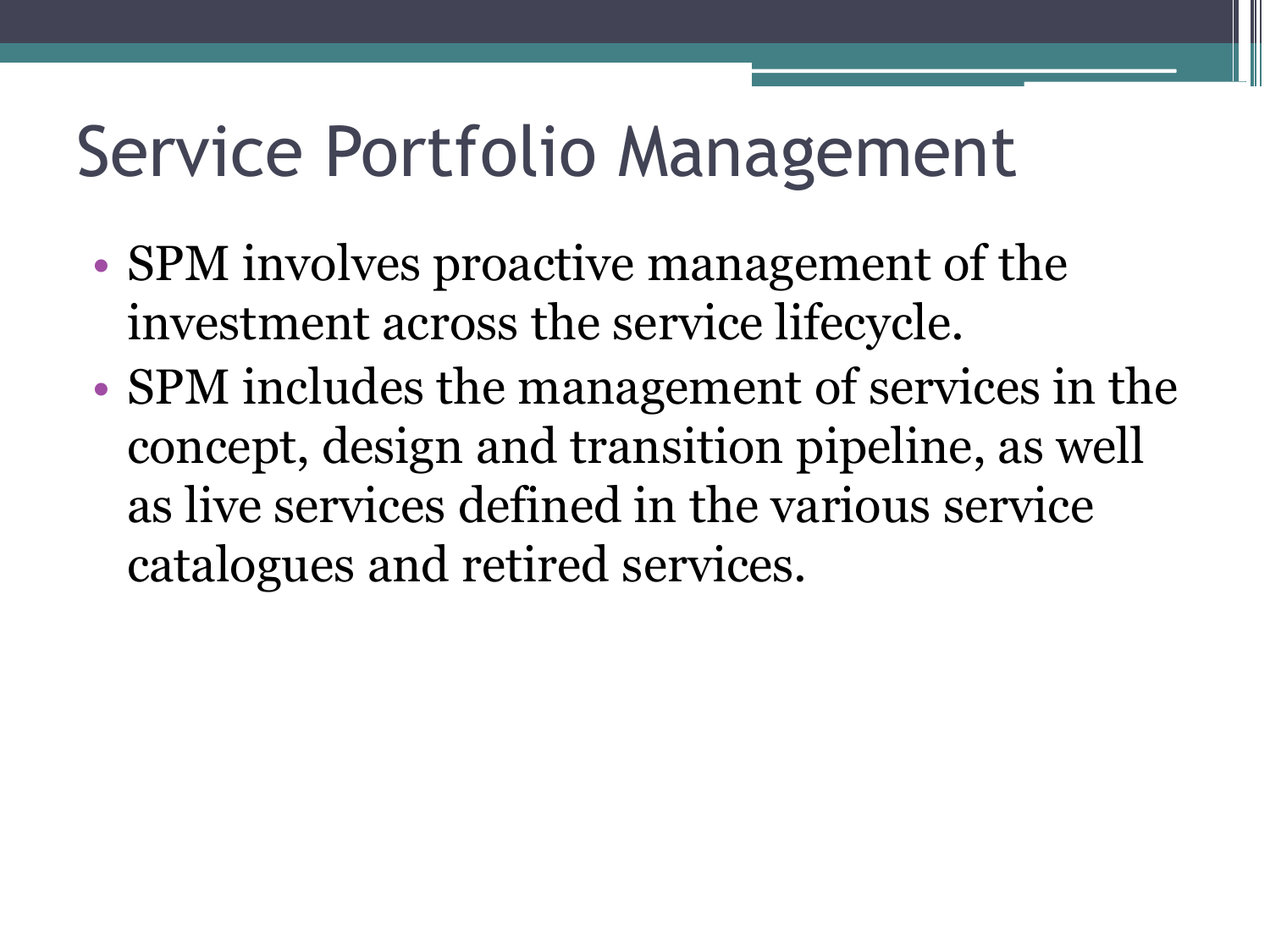#### Cakupan service porfolio managment

- Define: inventory services, ensure business cases and validate portfolio data
- Analyze: maximize portfolio value, align and prioritize and balance supply and demand
- Approve: finalize proposed portfolio, authorize services and resources
- Charter: communicate decisions, allocate resources and charter services.

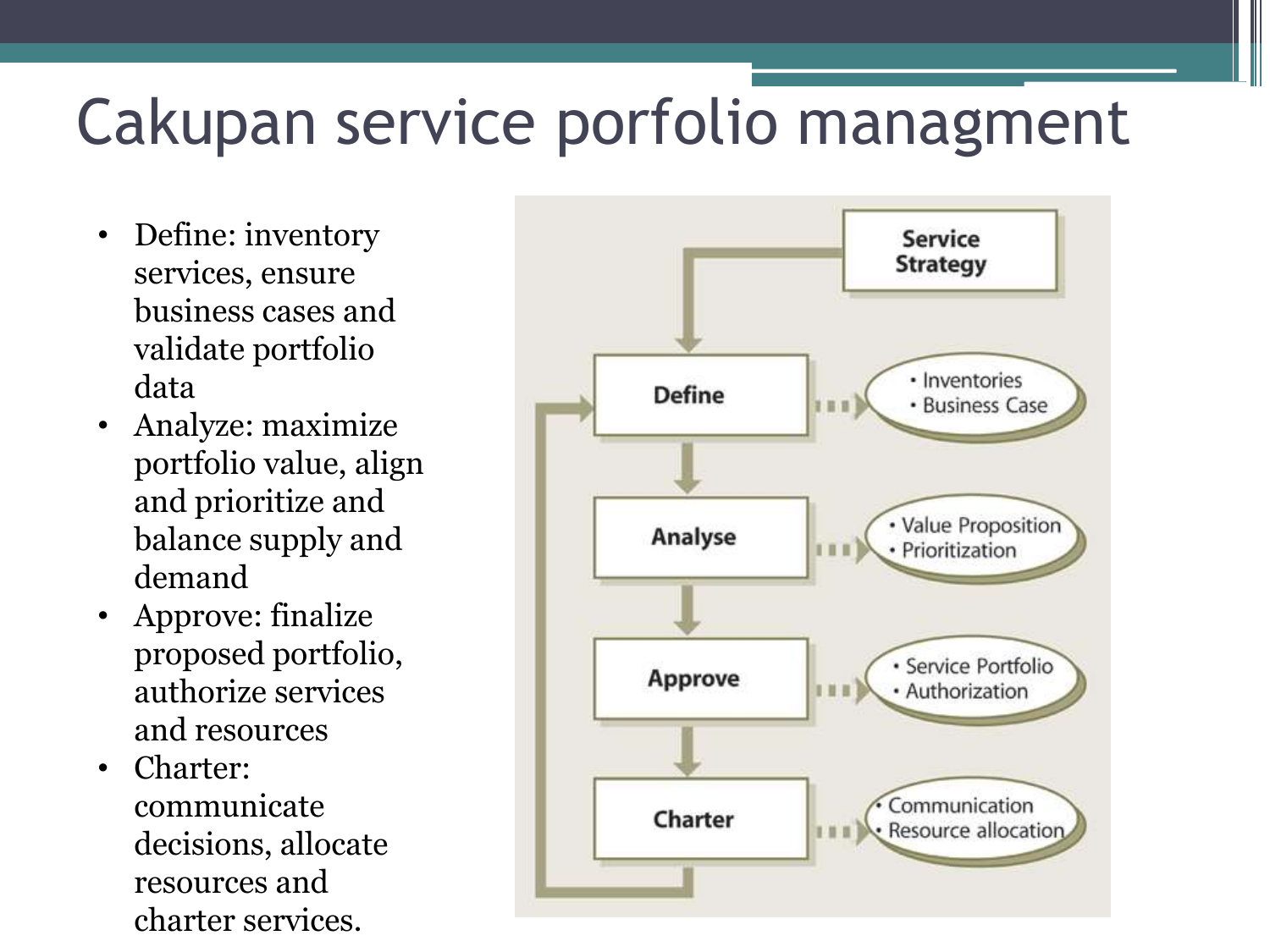#### Demand Management

- The purpose of Demand Management is to understand and influence customer demand for services and the provision of capacity to meet these demands.
- At a strategic level this can involve analysis of patterns of business activity and user profiles.
- At a tactical level it can involve use of differential charging to encourage customers to use IT services at less busy times.
- A Service Level Package (SLP) defines the level of utility and warranty for a Service Package and is designed to meet the needs of a pattern of business activity.
- Demand management sangat penting, karena kalau berlebihan menyediakan kapasitas layanan, maka akan membuang-buang biaya!